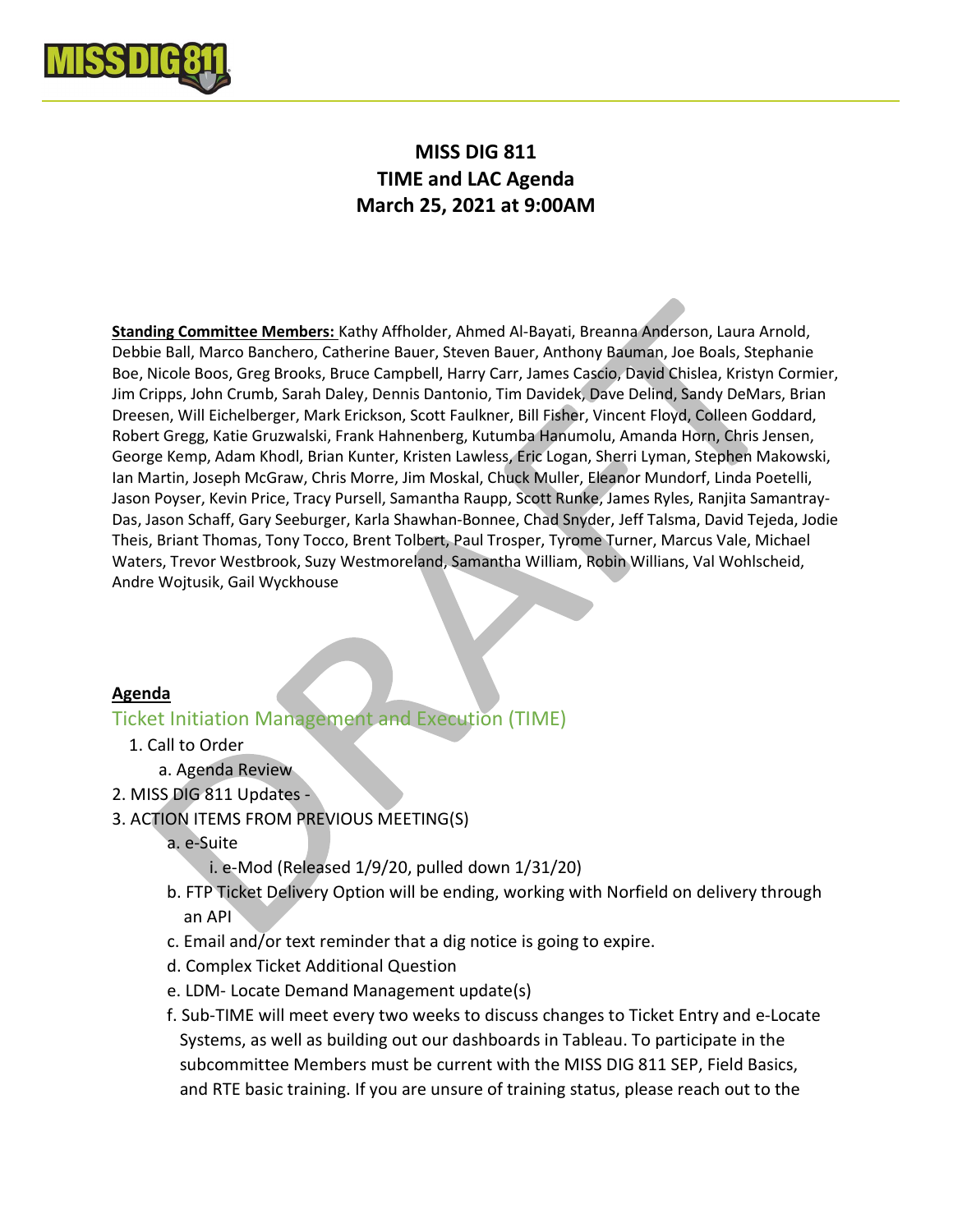

## Education Team-education@missdig811.org

- i. If you would like to be on this subcommittee please email Katie, kgruzwalski@missdig811.org. The first meeting will tentatively be June 4 at 10AM.
- g. Expedited Locating for fee- Locate Now (Long-term goal)
- 4. New Action Items
	- a. IT Issues
- 5. Meeting Schedule
	- a. Meetings will be held via teleconference, with web screen share information and call in number provided by MISS DIG 811 monthly. MISS DIG 811 will host a teleconference with optional onsite meetings for the TIME committee at the MISS DIG 811 office before the Locator Action Committee, LAC, meetings monthly. Teleconferences will be held the fourth Thursday of the month at 10 am before LAC. Quarterly meetings will be held following the MDPB meetings.
	- b. Upcoming Meetings: Schedule 2021
- 6. TIME Adjournment:

## Locator Action Committee (LAC)

- 1. Top Locating Issues
	- a. Retransmits and lack of response.
	- b. Positive response issues with accuracy/truth on Ongoing Coordination from Locator's, have locators had issues with accuracy of Excavators contact info?
- 2. MISS DIG 811 Alternate Methods for Locate Volume Control
	- a. Locator Training for Excavators
	- b. Locate Demand Management
- 3. Private Locate Pilot
	- a. Private Locate Report
- 4. Locator Staffing
- 5. Conflict Resolution
- 6. Adjourned: